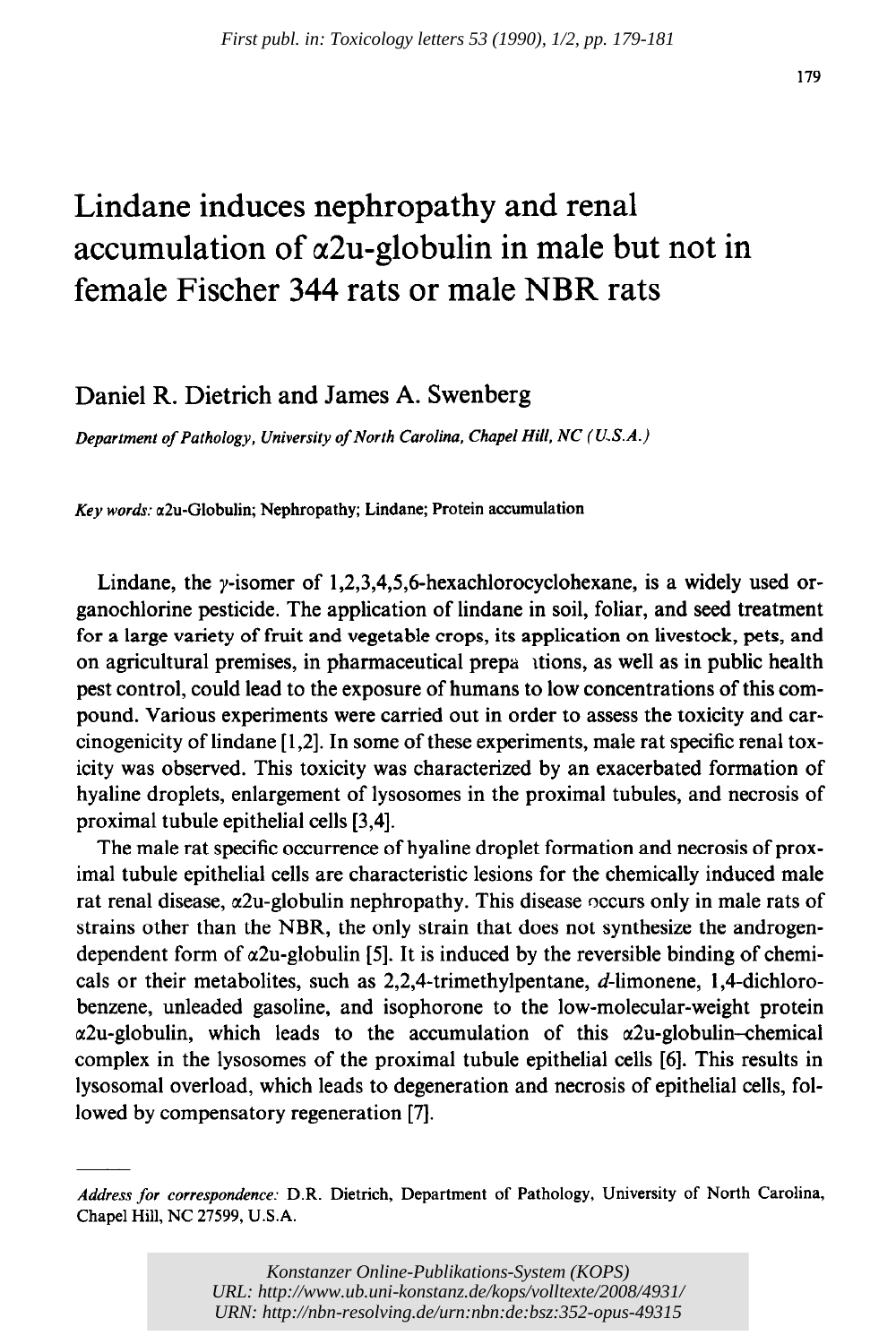The object of this study was to verify whether lindane induces  $\alpha$ 2u-globulin nephropathy.

Five I l-week-old male and female Fischer 344 (F344) rats, respectively, and five 11-week-old male NBR rats were exposed to 10  $mg/kg/d$  of lindane in corn oil by oral gavage on 4 consecutive days. For the vehicle control, the same number of animals, sex and strain were gavaged simultaneously with corn oil only, using the same protocol. All animals were killed 24 h after the last dose. The left kidney of each animal was perfused with isotonic saline, excised, immersed in cold buffer (67 mOsm  $K_2PO_4$ , pH 7.0), homogenized with a Tekmar tissumizer, and stored at -80°C for future analyses. The right kidney was perfused with sodium phosphate buffer (pH 7.2) to remove all blood and then with a sodium-phosphate-buffered saline (pH 7.2) containing  $1\%$  glutaraldehyde and  $2\%$  paraformaldehyde to fix the kidney for histopathological evaluation. One half of the right kidney was embedded in glycolmethacrylate (GMA) and the other in paraffin. The GMA- and paraffin-embedded kidneys were sectioned to  $1-2 \mu m$  and  $4-5 \mu m$  thin slices, respectively. The presence of hyaline droplets was assessed by staining the GMA sections with Lee's Methylene Basic Blue Fuchsin (LMBBF). The paraffin sections were stained with hematoxylin-eosin (H&E) for routine analysis of kidney lesions and immunohistochemically for the presence of  $\alpha$ 2u-globulin.

The kidney sections of treated F344 male rats exhibited a marked increase in  $\alpha$ 2uglobulin staining area and intensity in comparison to the control F344 males. No a2u-globulin was detected in the sections of control or treated female F344 and male NBR rats. The pathological changes observed in the H&E stains of the treated male F344 rats were similar to those seen in the LMBBF-stained slides, and occurred in the same regions of the kidney that stained positive for  $\alpha$ 2u-globulin. These changes were observed exclusively in the proximal tubule epithelial cells, and were characterized by exacerbated accumulation of protein droplets of crystalline appearance, various stages of hypertrophy and necrosis, pyknotic and karyolytic nuclei, exfoliation of epithelial cells, and the presence of regenerative epithelium. No pathological changes or protein droplet accumulation could be detected in the H&E- and LMBBF-stained sections of the control male F344 rats, control and treated female F344 rats, and male NBR rats, respectively.

The lack of protein accumulation and the absence of pathological changes in the lindane-treated,  $\alpha$ 2u-globulin-deficient [5] male NBR rats indicate that the presence of  $\alpha$ 2u-globulin is a prerequisite for the lindane-induced renal disease. Furthermore, the exacerbated occurrence of protein droplets and the presence of renal lesions in treated male F344 rats, in conjunction with the positive identification of the accumulating protein as  $\alpha$ 2u-globulin, and the absence of protein droplets and renal lesions in treated female F344 rats, leads to the assumption that lindane forms a complex with  $\alpha$ 2u-globulin similar to other nephropathy-inducing compounds. This assumption is, at least in part, corroborated by the observation that  ${}^{14}C$ -labelled lindane accumulates primarily in the renal cortex of treated rats [4]. In addition, the shape, vol